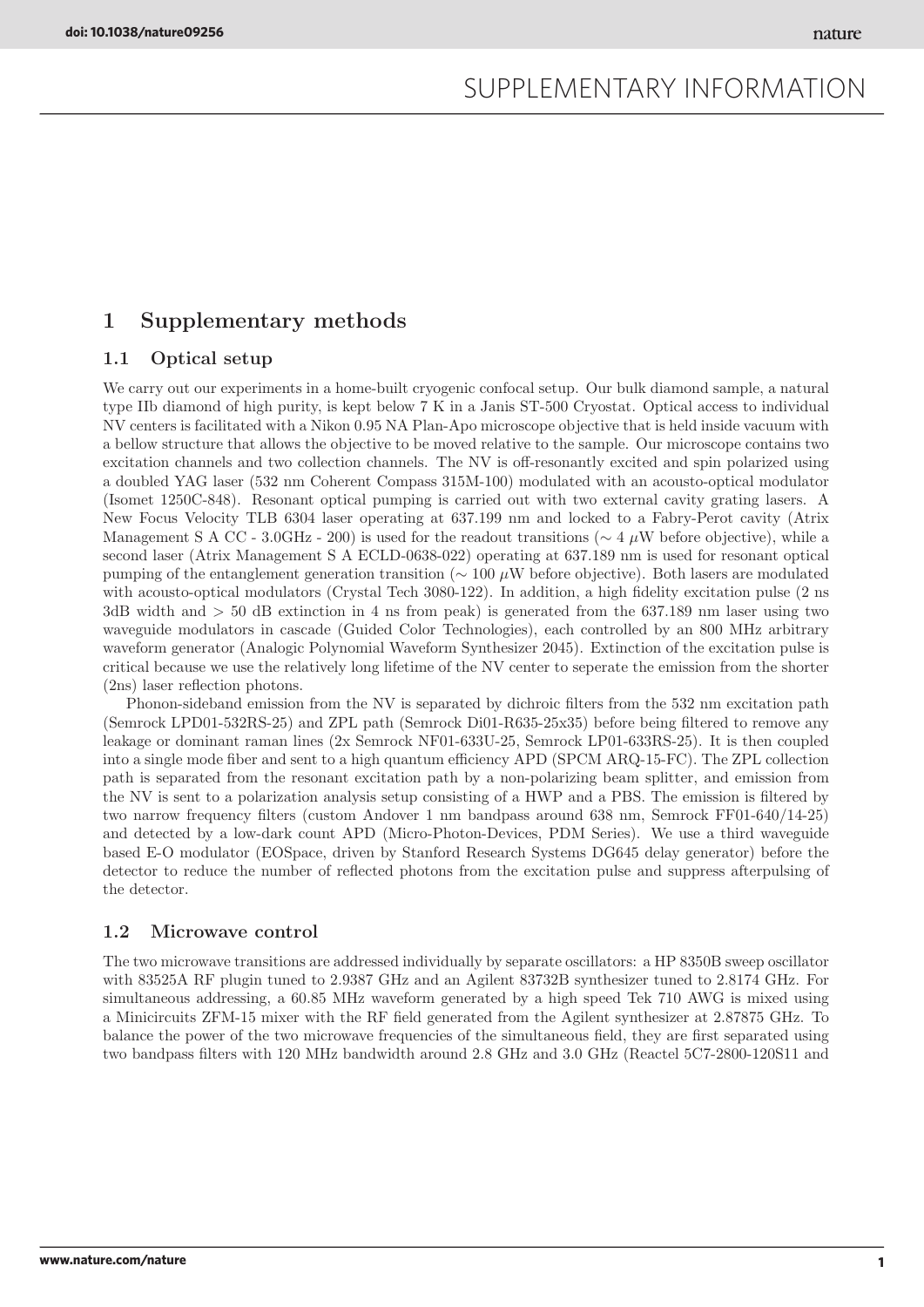

Figure S1: Experimental Setup. The setup is shown in three functional groups. The optical setup is show in blue and gray. In green are the control electronics and the electrical pulses that are generated. A green arrowed line indicates a pulse being generated by the source device and sent to the entity indicated by the arrow. For example the FPGA generates the pulse that drives the AOM for 637.199 nm readout laser. The microwave components and their connections are shown in red.

5C7-3000-120S11). They are then recombined using a diplexer around the same frequencies (Reactel 2DP7- 2800/3000-X120S11) after being individually attenuated (Minicircuits ZX76-15R5-PP-S+) and re-amplified (Minicircuits ZX-60-6013E+). The measured variance in the relative phase between two frequencies of the simultaneous field is below 0.19 radians. Fast microwave switches (Minicircuits ZASWA-2-50DR+, Custom Microwave Components S0947A-C2) are used for time shaping of microwave pulses. All separate channels are combined and sent to a 10 W solid state amplifier (Ophir 530324-002) before the copper wire.

## 1.3 Experiment control and data acquisition

Experimental flow is controlled by a NI-7833R FPGA based intelligent DAQ device programmed to run the entanglement generation sequence and switch to the readout sequence within three clock cycles (75ns) upon the detection of a ZPL photon. Time of arrival information of photons on both PSB and ZPL channels are collected by passively combining the output of the two APDs to the input of a time-tagged-single-photoncounting device (Picoharp 300). The device is configured to record the time of arrival of all detection events relative to a trigger event marking the beginning of the experimental sequence. Further processing of the data is done after each experimental run to determine the number of relevant ZPL and readout events. All channels / events that are timing-sensitive (e.g. trigger to the AWG or trigger to the timing board) are generated from a single output event of the FPGA device that triggers the Stanford DG645 signal generators running in burst mode, which have low channel-to-channel and low trigger-to-output jitter.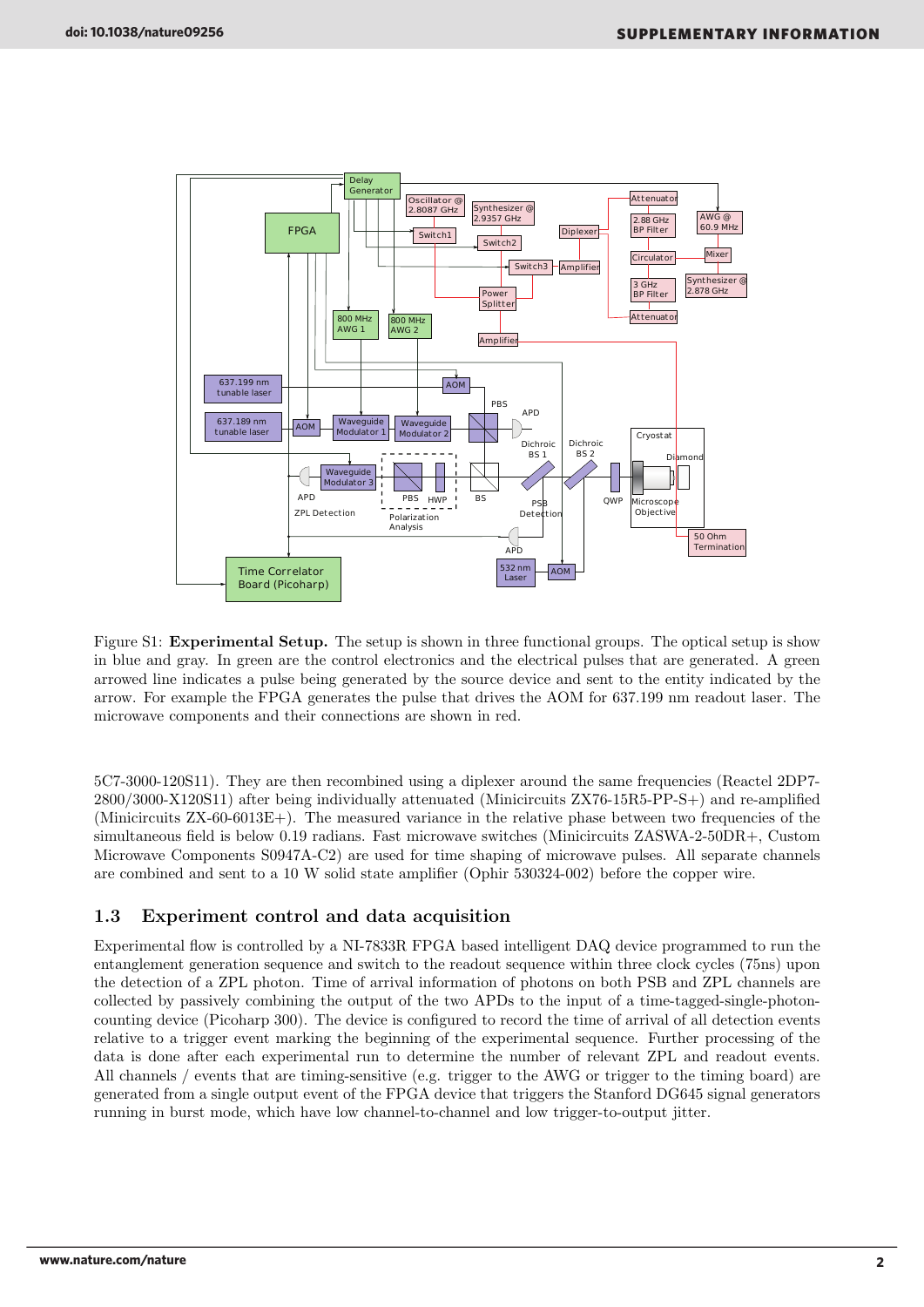An additional multi- function DAQ device from NI is used to find and characterize the NVs. It is also used to record a second electronic copy of the photon arrival event on the PSB channel to track the position and frequency drift of the NV/ crysotat/laser system while the entanglement experiment is running.

Finally, we point out that the overall time required for finding and characterizing a low-strain NV is several weeks. Combined with the four day-long data acquisition runs for entanglement verification, the amount of data we are able to take for the same NV becomes limited by the long term stability of our setup. Further improving the robustness of the setup and our ability to locate particular NV's over long time periods will be crucial for future experiments.

# 2 Level structure and polarization properties of the NV center

In this section we describe the relevant properties of NV centers that allow us to implement the  $\Lambda$ -type entanglement scheme presented in the main text. These properties are rooted in the  $C_{3v}$  symmetry of the potential associated with this defect along with spin-spin and spin-orbit interactions in the excited state. They result in an isolated and robust  $|A_2\rangle$  state that decays to the  $|\pm 1\rangle$  states in the ground state triplet through the emission of photons with well defined polarizations along with the  $|E_u\rangle$  state that provides a cycling readout transition with the  $|0\rangle$  ground state.

### 2.1 Electronic states of the NV center

The negatively-charged NV defect has six electrons from the nitrogen and the three carbons surrounding the vacancy. They occupy the orbitals  $a'_1, a_1, e_x, e_y$  whose symmetries are imposed by the nuclear potential. These orbitals transform as the irreducible representations of the  $C_{3v}$  group and have been extensively used by many authors [1, 2, 3, 4]. The  $a'_1$  and  $a_1$  are lowest in energy and are therefore filled by four of these electrons. The remaining two electrons occupy the degenerate orbitals  $e_x$  and  $e_y$ . The orbitals  $e_x$  and  $e_y$ can be viewed as p-type orbitals and  $e_+ = -e_x - ie_y$ ,  $e_- = e_x - ie_y$  are analogous to p states with definite orbital angular momentum. Lowest occupation of these orbitals give rise to the triplet ground state

$$
|{}^3A_2\rangle = |E_0\rangle \otimes \left\{ \begin{array}{l} |+1\rangle \\ |0\rangle \\ |-1\rangle \end{array} \right. \tag{1}
$$

where  $|\pm 1\rangle$ ,  $|0\rangle$  correspond to the  $m_s = \pm 1, 0$  states, respectively.  $|E_0\rangle = |e_x e_y - e_y e_x\rangle$ , refers to the orbital state with 0 orbital angular momentum projection along the NV axis.  $A_2$  denotes the orbital symmetry of the state, which is determined by the symmetries of the  $e_x$  and  $e_y$  orbitals.

The relevant excited state for the optical transitions described in the main text is another pair of triplets which arises from the promotion of one of the electrons occupying the orbital  $a_1$  to the  $e_x$  or  $e_y$  orbitals [2]. Note that this state can be modeled by one hole in the orbital e and another hole in the orbital  $a_1$ , i.e. a triplet in the ae electronic configuration (similarly, the ground state can be modeled by two holes in the  $e^2$ electronic configuration). A total of six states can be formed in this configuration and their symmetries are determined by a group theoretical analysis[5],

$$
|A_1\rangle = |E_-\rangle \otimes |+1\rangle - |E_+\rangle \otimes |-1\rangle
$$
  
\n
$$
|A_2\rangle = |E_-\rangle \otimes |+1\rangle + |E_+\rangle \otimes |-1\rangle
$$
  
\n
$$
|E_x\rangle = |X\rangle \otimes |0\rangle
$$
  
\n
$$
|E_y\rangle = |Y\rangle \otimes |0\rangle
$$
  
\n
$$
|E_1\rangle = |E_-\rangle \otimes |-1\rangle - |E_+\rangle \otimes |+1\rangle
$$
  
\n
$$
|E_2\rangle = |E_-\rangle \otimes |-1\rangle + |E_+\rangle \otimes |+1\rangle
$$
  
\n(2)

where we have named the first four states as  $A_1$ ,  $A_2$ ,  $E_x$  and  $E_y$  according to their symmetries and named the last two states as  $E_1$  and  $E_2$  since they also transform according to the irreducible representation  $E$ . Here,  $|E_{\pm}\rangle = |ae_{\pm} - e_{\pm}a\rangle$  and  $|X(Y)\rangle = |ae_{x(y)} - e_{x(y)}a\rangle$ .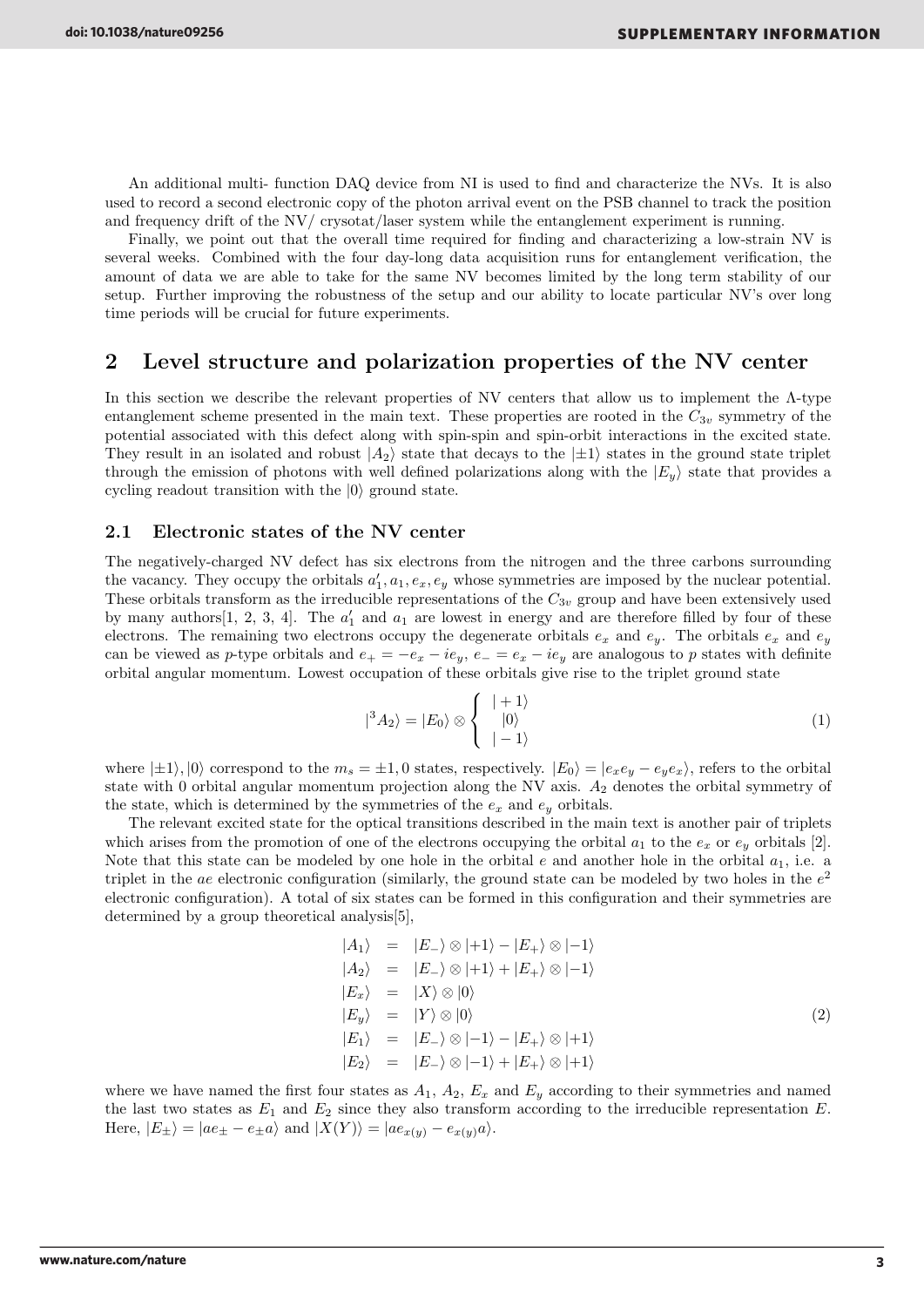Table S1: Selection rules for optical transitions between the triplet excited state (ae) and the triplet ground state  $(e^2)$ . Linear polarizations are represented by  $\hat{x}$  and  $\hat{y}$ , while circular polarization are represented by  $\hat{\sigma}_{\pm} = \hat{x} \pm i\hat{y}$ . As an example, a photon with  $\sigma_{+}$  polarization is emitted when the electron decays from state  $A_2$  to state  ${}^3A_{2-}$ .

$$
\begin{array}{c|cccc}\n\text{Pol} & A_1 & A_2 & E_1 & E_2 & E_x & E_y \\
\hline\n\frac{3A_2}{3A_{20}} & \hat{\sigma}_+ & \hat{\sigma}_+ & \hat{\sigma}_- & \hat{\sigma}_- \\
\frac{3A_2}{3A_{2+}} & \hat{\sigma}_- & \hat{\sigma}_+ & \hat{\sigma}_+ & \hat{\sigma}_+\n\end{array}
$$

As spin-spin and spin-orbit interactions are invariant under any operation of the  $C_{3v}$  group, the states given in equation (2) are eigenstates of the full Hamiltonian including these interactions in the absence of any perturbation such as magnetic field and/or crystal strain. It is known [3, 6] that spin-orbit interaction splits states with different total angular momentum, i.e., the pairs  $(A_1, A_2)$ ,  $(E_x, E_y)$  and  $(E_1, E_2)$  are split from each other by about 5.5 GHz [7]. The spin-spin interaction also plays a crucial role in the stability of the states  $|A_1\rangle$  and  $|A_2\rangle$ . This interaction shifts up the non-zero spin states  $(A_1, A_2, E_1 \text{ and } E_2)$  by  $\sim \frac{1}{3}1.42$ GHz [8, 7] and shift the states  $|E_x\rangle$  and  $|E_y\rangle$  down by  $\sim \frac{2}{3}1.42$  GHz. Thus, the gap between  $(A_1, A_2)$  and  $(E_x, E_y)$  is increased, but the gap between the states  $(E_x, E_y)$  and  $(E_1, E_2)$  is reduced. In addition, the spin-spin interaction splits the states  $|A_2\rangle$  and  $|A_1\rangle$  by ~ 3.3 GHz [7]. Thus, for relatively low strain, we obtain a very robust  $|A_2\rangle$  state with stable symmetry properties that are protected by an energy gap arising from the spin-orbit and spin-spin interactions.

### 2.2 Properties of optical transitions

Once the wavefunctions are known, it is possible to calculate the selection rules of optical transitions between the triplet excited state and the triplet ground state. The dipole moment between the ground and excited state is produced by the hole left in the a orbital under optical excitation. As expected from symmetry arguments, the expectation values of the matrix elements  $\langle a|\hat{x} \cdot r|e_x \rangle$  and  $\langle a|\hat{y} \cdot r|e_y \rangle$  are non-zero, where  $\hat{x}$  and  $\hat{y}$  represent the polarization of the involved photon. We can then calculate the selection rules for transitions between every pair of ground and excited states, as shown in Table S1. As expected, these selection rules conserve the total angular momentum of the photon-NV center system.

The allowed optical transitions and their polarization properties indicate several possible  $\Lambda$  schemes in the NV center. However, while these properties are relatively robust in the  $|A_1\rangle$  and  $|A_2\rangle$  states, the  $|A_1\rangle$ state is coupled non-radiatively to a metastable singlet state, which then decays to the ground state  $|0\rangle$  and results in leakage out of the ideal  $\Lambda$  system consisting of the  $|A_2\rangle$  state and the  $|\pm 1\rangle$  states. Thus, we find that the  $|A_2\rangle$  state provides the most ideal  $\Lambda$  scheme for our present experiment.

### 2.3 The effect of strain

In order to understand possible imperfections caused by deviations from the ideal case, we now discuss the effect of local strain on the properties of the optical transitions. This perturbation splits the degeneracy between the orbitals  $e_x$  and  $e_y$  and results in their mixing. In the limit of high strain (larger than the spinorbit splitting), the excited state manifold splits into two triplets, each with a particular well defined spatial wavefunction. Orbital and spin degrees of freedom separate in this regime and spin-preserving transitions are excited by linearly polarized light. For this reason, it is desirable to work with centers with low strain. An analytic study can be made by considering the following Hamiltonian for the excited state manifold,

$$
H = H_{ss} + H_{so} + H_{strain} \tag{3}
$$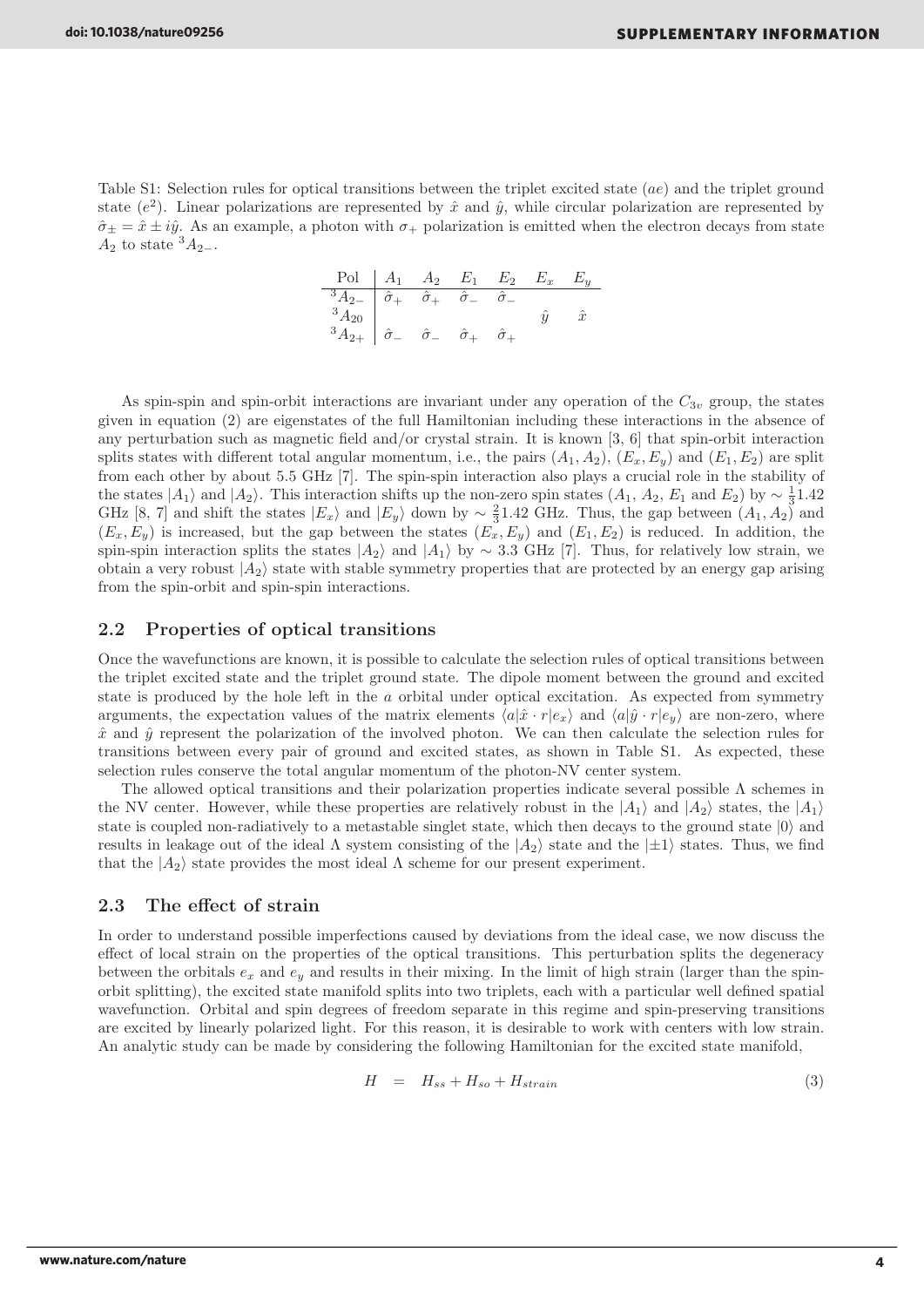

Figure S2: Effect of strain on the properties of the NV center. **a.** Energies of the excited states as a function of strain, expressed in units of the linear strain induced splitting between the  $|E_x\rangle$  and  $|E_u\rangle$  states. **b.** Strain induced mixing of the  $|A_2\rangle$  and  $|E_2\rangle$  states, showing the fraction of  $A_2$  and  $E_2$  character of the highest energy excited state. c. Polarization character of the optical transition between  $|A_2\rangle$  state and the ground state  $|+1\rangle$  as a function of strain. As strain increases, the polarization changes from circularly to linearly polarized. The transition between  $|A_2\rangle$  and  $|-1\rangle$  shows the same behavior, except with  $\sigma_-$  and  $\sigma_+$  switched. Therefore, at high strain, decay from the  $|A_2\rangle$  results in a separable state of the photon polarization and spin rather than an entangled state.

where the spin-orbit and spin-spin [3, 9, 5] Hamiltonians are given by

$$
H_{so} = \lambda_z S_z L_z + \lambda_{\perp} (LS)_{\perp} \tag{4}
$$

$$
H_{ss} = \Delta (|A_1\rangle\langle A_1| + |A_2\rangle\langle A_2| + |E_1\rangle\langle E_1| + |E_2\rangle\langle E_2|)
$$
  
-2\Delta (|E\_x\rangle\langle E\_x| + |E\_y\rangle\langle E\_y|) + \Delta' (|A\_2\rangle\langle A\_2| - |A\_1\rangle\langle A\_1|) (5)

and the strain Hamiltonian is given by [9, 5]

$$
H_{strain} = \delta_1 (|e_x\rangle\langle e_x| - |e_y\rangle\langle e_y|) + \delta_2 (|e_x\rangle\langle e_y| + |e_y\rangle\langle e_x|)
$$
\n(6)

where  $3\Delta \approx 1.42$  GHz and  $\Delta' \approx 1.55$  GHz characterize the spin-spin induced zero-field splittings,  $\lambda_z$  is the axial spin-orbit interaction,  $\lambda_{\perp}$  is the non-axial spin-orbit interaction, and  $\delta_1$  and  $\delta_2$  are different parameters describing the crystal strain. Figure S2 shows an example of how  $\delta_1$  strain splits and mixes the excited states, and as a results changes the polarization properties of the optical transitions. A similar effect occurs for  $\delta_2$  strain, where  $|A_2\rangle$  is mixed with  $|E_1\rangle$ .

It is worth mentioning that while the excited state configuration is highly affected by strain, the ground state configuration is unaffected to first order due to its antisymmetric combination of  $e_x$  and  $e_y$  orbitals. It is also protected by the large optical gap between the ground and excited state to second order perturbation in strain.

# 3 Spin readout

Spin readout is achieved through resonant laser excitation tuned to the  $|0\rangle \leftrightarrow |E_y\rangle$  transition[7]. As the  $|0\rangle \leftrightarrow$  $|E_u\rangle$  transition is cycling for low strain and is isolated in frequency from other transitions the fluorescence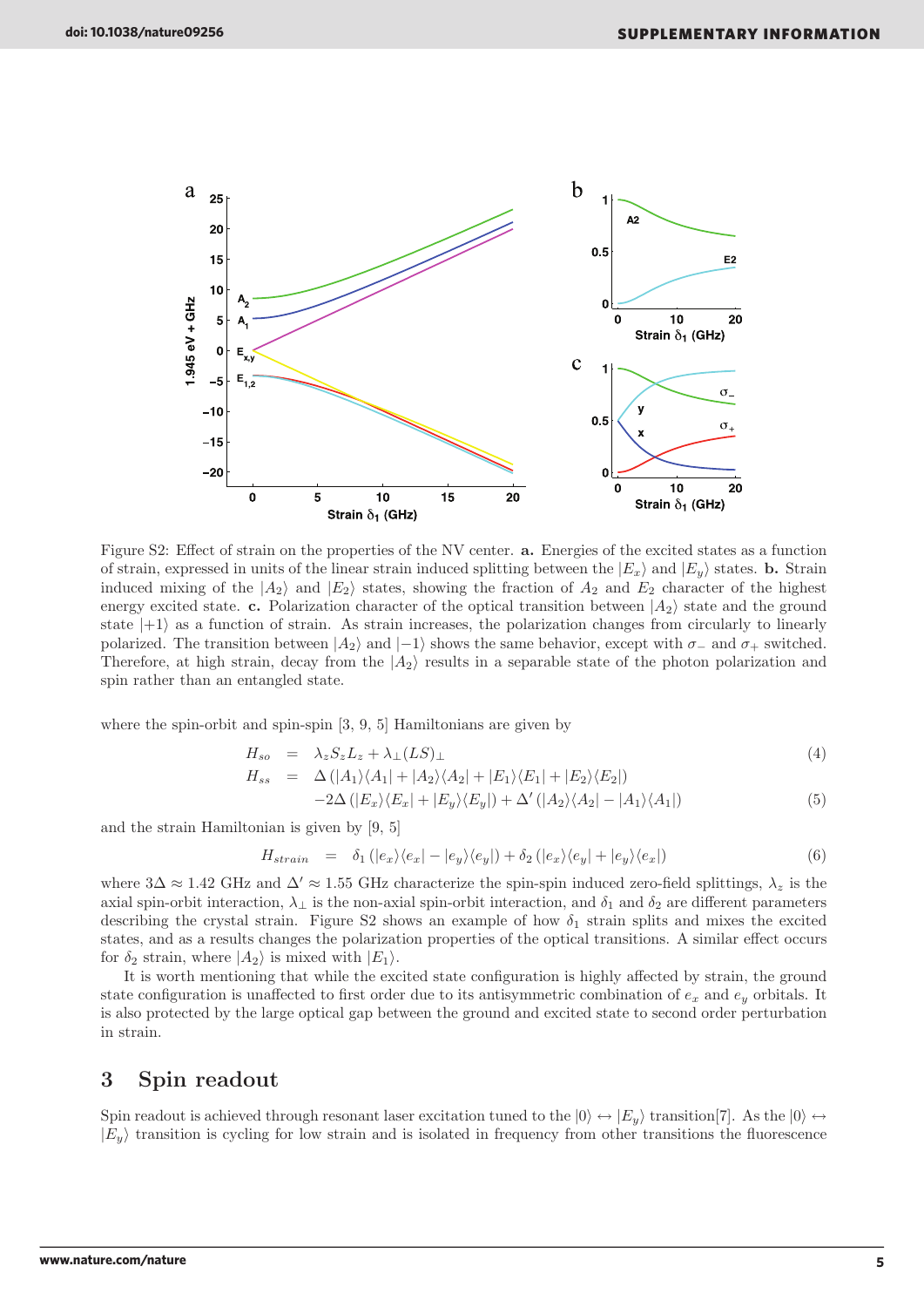collected in the presence of the resonant laser field should be proportional to the population in the  $|0\rangle$  state. However, the fluorescence levels measured for different spin states may depend on the complex dynamics associated with the singlet state, imperfections of the cycling transition, photoionization, and spatial stability of the measurement setup. In order to accurately calibrate our spin measurements, we use a procedure that involves the conditional preparation of spin states. In the following section, we first describe the conventional spin measurement procedure and then compare it to our conditional readout scheme.



Figure S3: Spin readout via resonant excitation a Microwave Rabi oscillations (in blue) recorded using the pulse sequence given in (b) without conditioning. Left vertical axis shows the average number of counts received for a particular length of microwave pulse duration  $(\tau)$ . Right vertical axis shows the normalized population in the  $|0\rangle$  state for the same pulse duration. The red lines are maximum and minimum readout levels obtained using the conditioned readout technique shown in (b) and described in the text. b Pulse sequence used for part (a). In the unconditioned case, 532 nm light is turned on for 1  $\mu$ s to polarize the electronic spin to  $|0\rangle$  state. After 6  $\mu$ s, a microwave pulse resonant to the  $|0\rangle \leftrightarrow |+1\rangle$  of varying duration is applied. Finally a 10  $\mu$ s light pulse resonant to the  $|0\rangle \leftrightarrow |E_y\rangle$  transition is turned on 1  $\mu$ s after the microwave pulse and counts in the PSB are recorded in this interval. Additional pulses used for conditioned readout are boxed, including a resonant optical  $\pi$  pulse tuned to the  $|0\rangle \leftrightarrow |E_y\rangle$  or  $|\pm\rangle \leftrightarrow |A_2\rangle$  transition. Only events where a PSB photon is received within a 20 ns window around this pulse are kept, thus conditioning the readout procedure on a fluorescent decay from the NV.

Figure S3(a) shows microwave Rabi oscillations detected using the conventional resonant readout scheme. Following a polarization step carried out with a green laser, a microwave pulse of varying length and resonant to the  $|0\rangle \leftrightarrow |1\rangle$  transition is applied and the resulting state is read out using the resonant excitation. In an ideal preparation and readout scenario, the  $|0\rangle$  state would be bright while the  $|\pm 1\rangle$  states would be completely dark. The high level of fluorescence achieved for the  $|0\rangle$  state is limited by the branching ratio between the  $|E_y\rangle \rightarrow |0\rangle$  and  $|E_y\rangle \rightarrow |\pm 1\rangle$  transitions (∼99 % as measured below) and the collection efficiency to about 0.11 counts per shot. Thus multiple repetitions of the experiment are needed to build up enough statistics for an accurate estimation of the initial state. When the NV center is nominally prepared in the  $|+1\rangle$  state, we observe counts above the background level, which may be due to imperfect spin polarization or additional fluorescence from the  $|+1\rangle$  state.

To characterize these effects further, we record time traces of the fluorescence during the resonant readout stage where the state is initialized either in  $|0\rangle$  or  $|1\rangle$  in the same way as the Rabi experiment (Figure S4(b)). These are then compared to a model of the NV center dynamics similar to the one discussed in [6] and illustrated in Figure S4(c). The model involves the  $|0\rangle$  and  $|\pm 1\rangle$  ground states, the  $|E_u\rangle$  state, and a metastable singlet state  $|S\rangle$ . The branching ratios from  $|E_y\rangle$  state to  $|0\rangle$ ,  $|\pm\rangle$ , and  $|S\rangle$  are related to the decay rates  $\gamma_{00} = 1/12$ ns,  $\gamma_{01}$ , and  $\gamma_{0s}$ , respectively.  $\gamma_{00}$  is determined by lifetime measurements, and the singlet decay rate to  $|0\rangle$  is set to  $\gamma_s = \gamma_{00}/33$ , as given in [6]. We then simulate the evolution of the system under a continuous optical pumping of the  $|0\rangle \rightarrow |E_y\rangle$  transition at a rate R, starting with some initial spin population for the two cases of initialization in  $|0\rangle$  or  $|1\rangle$ . To estimate the values of  $\gamma_{01}$ ,  $\gamma_{0s}$ , R, and the spin polarization, these parameters are varied to fit the simulation to the data by eye. This was done for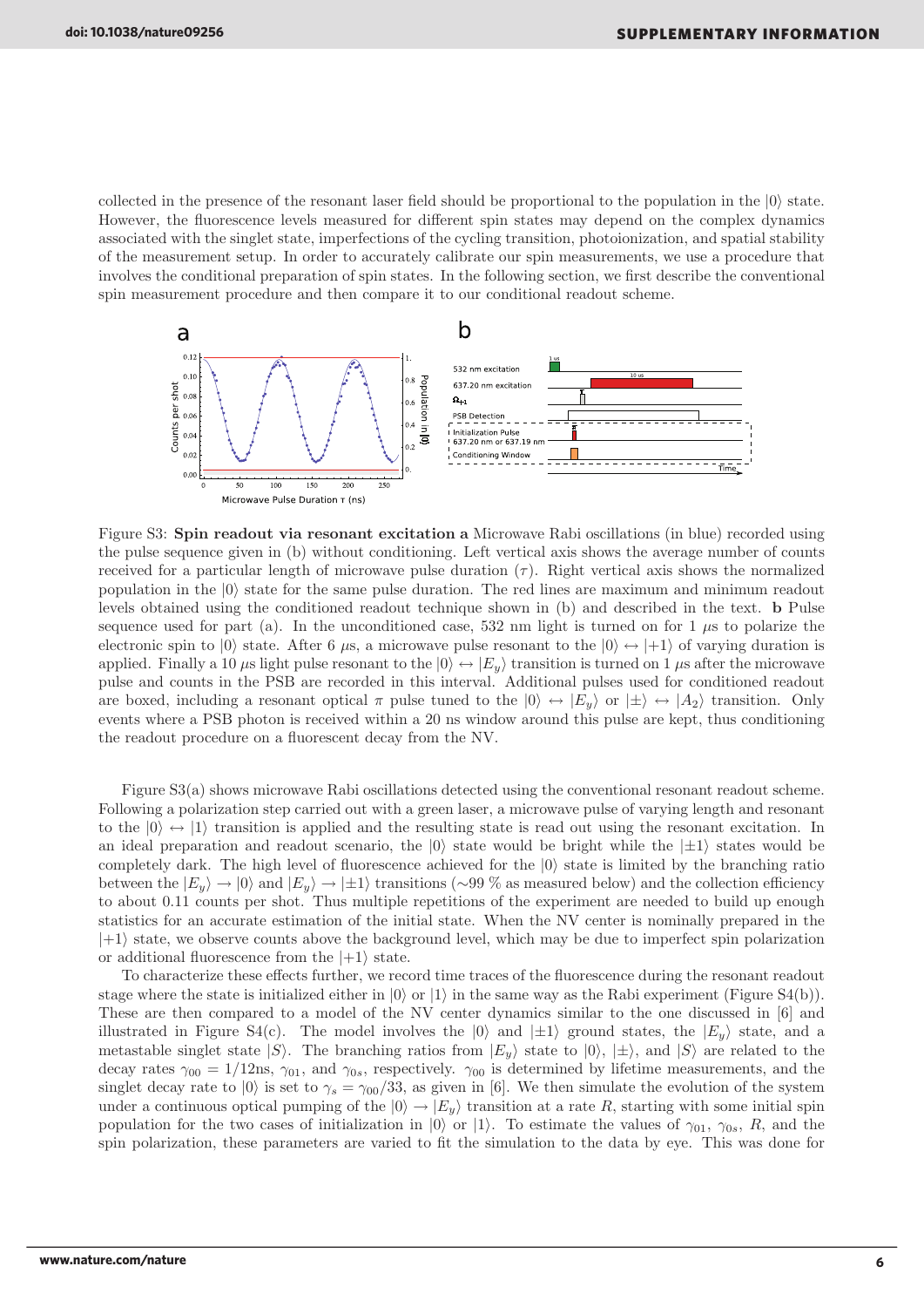

Figure S4: Stability and dynamics of optical transitions a One hundred successive scans of the NV spectrum shown in Figure 2(b) of the main text. Each scan taken over ∼10 seconds, demonstrating the spectral stability of the NV center over long time scales. Spectral lines shown here and in Figure 2b of the main text have widths larger than 100 MHz due to power broadening. b Histograms showing time traces of fluorescence as recorded in the PSB following spin initialization to either the  $|0\rangle$  (red) or  $|1\rangle$  (blue) state. Solid lines show simulated fluorescence from the NV using the model shown in (c) and described in the text. Two other similar data sets at different laser powers were used to determine the branching ratio of  $|E_y\rangle$ to  $|\pm 1\rangle$  and the spin polarization. c Model used to simulate the dynamics of optical transitions leading to fluorescence time traces shown in (b). R gives the optical pumping rate of the readout transition.  $\gamma_{00}$  and  $\gamma_{01}$  are decay rates to the  $|0\rangle$  and  $|\pm 1\rangle$  states, respectively.  $\gamma_{0s}$  and  $\gamma s$  are the non-radiative decay rates into and out of the metastable singlet state  $|S\rangle$ .

three different laser powers, and the data and simulation results for the medium power are shown in Figure S4(b), which corresponds to conditions under which the Rabi curve in Figure S3(a) where taken. Using this method, we estimate the branching ratio out of the system of  $m_s = 0$  states to be  $0.92 \pm 0.16\%$ , and the imperfection in spin preparation to be  $7.2 \pm 1.8\%$ . This imperfection could be either due to incomplete spin polarization or imperfect microwave pulses. The pulse error associated with a square pulse of finite Rabi frequency (around 10 MHz) is estimated to be about 3 %. The error is mostly due to the presence of the hyperfine interaction with the nuclear spin of  $^{14}N$  associated with the NV center[10]. We thus estimate the spin polarization after the green excitation to be  $96 \pm 1.9\%$ .

To directly calibrate our spin readout results and confirm that it is the imperfect spin preparation stage which reduces the contrast of the Rabi experiment, we perform two experiments in which we polarize the NV center by measurement and perform conditional spin readout. In the first experiment, a  $\pi$  pulse (initialization pulse) resonant to the  $|0\rangle \leftrightarrow |E_y\rangle$  transition is applied many lifetimes prior to microwave manipulation. By only analyzing events in which a photon has been detected in the PSB during the initialization pulse, we ensure that a photon has decayed from the  $|E_y\rangle$  state prior to microwave manipulation. The state should decay to the  $|0\rangle$  state with 99 % probability, and given that the signal / noise of the trigger photon is roughly 280:1, the state should be prepared in  $|0\rangle$  with 99 % probability prior to microwave pulses. Subsequent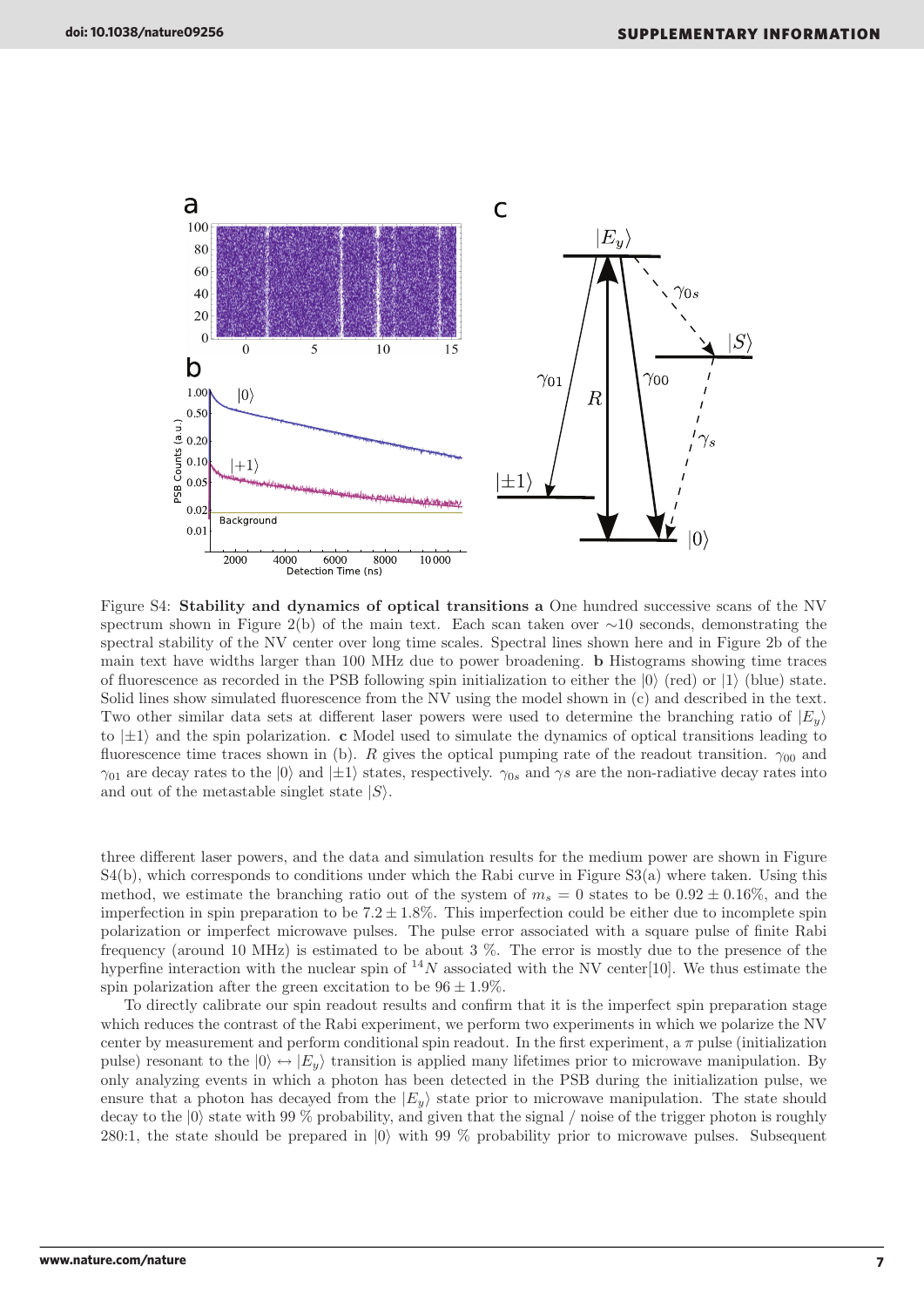measurement of the spin by a separate laser tuned to the same transition reveals  $0.13 \pm 0.025$  counts /shot if no microwave manipulation is carried out and  $0.0092 \pm 0.00054$  counts/shot if a microwave  $\pi$  pulse is applied resonant to the  $|0\rangle \leftrightarrow |+1\rangle$  transition. The ratio of the counts after subtracting the background of  $0.0057\pm0.0010$  counts/shot is accounted for by the expected pulse error. A second experiment was carried out where the initialization pulse was tuned resonant to the  $|+1\rangle \leftrightarrow |A_2\rangle$  transition. The detection of a photon in the PSB indicates that the state has been prepared in the  $|\pm 1\rangle$  manifold, and a subsequent readout process without any microwave manipulation yields the background level. We then conditionally measure the populations in the  $|\pm 1\rangle$  states by individually transferring their population back to  $|0\rangle$  state. We find that their population levels are roughly equal (0.059±0.0013 counts/shot and 0.061±0.0014 counts/shot). Assuming that the PSB emission does not change the spin projection, this data indicates that the  $|A_2\rangle$  state decays with roughly equal probability to  $|\pm 1\rangle$  states.

We note that the readout levels achieved by the conditioned measurement procedure could in principle be different from the values obtained without conditioning. Although the difference is small for the NV center used in the current experiment, we have observed a significant difference for other NV centers. One possible source for this difference is photoionization of the  $NV^-$  to  $NV^0$ , in which case the center effectively goes dark. The detection of a PSB photon during the conditional calibration procedure described above ensures that the center is in the NV<sup>−</sup> state for that particular repetition of the experiment. The readout levels obtained using this procedure are then relevant for normalization of our entanglement verification data, which are similarly conditioned on the detection of a ZPL photon. On the other hand, if no such conditioning was performed, the calibration levels obtained would be reduced by the probability of ionizing the NV, and would not accurately correspond to our entanglement data. In addition, there are many other sources of noise that would have a similar effect, for example spectral instabilities of the laser - NV center system and mechanical vibrations that quickly misalign the system. These effects are slow compared to the repetition rate of our experiment, but short compared to the total data acquisition time and could generate a difference in the two spin readout methods. The NV center we work with has good long term spectral stability within a linewidth of ~100 MHz (Figure S4(a)), and we actively track the position of the NV by maximizing the fluorescence counts during the experiment. However, to completely eliminate the effect of possible instabilities, we normalize our measurements to the conditional calibration values. The population P in state  $|0\rangle$  for a given number of counts per repetition  $(C)$  is then  $P = (C - c_B)/(C_M - c_B)$ , where  $c_B = 0.0057 \pm 0.0010$  counts/shot and  $c_M = 0.11 \pm 0.0022$  counts / shot correspond to the background and maximum calibration values, respectively.

In summary, we find that resonant excitation in combination with conditioning-based spin preparation is an exceptionally useful tool for spin readout of the NV center. Not only can we use it to extract information about populations in relatively few repetitions, but it allows us to fully characterize various procedures related to the spin properties of the NV center, for example spin polarization achieved or pulse errors, with very few assumptions. In addition, the conditioned readout technique may be useful in probing other properties of the NV center such as blinking and spectral stability.

# 4 Verification of polarization selection rules for  $|A_2\rangle$  state

Figure 2c in the main text verifies that transitions from  $|\pm 1\rangle$  states to the  $|A_2\rangle$  state have mutually orthogonal circular polarizations. Here we explain the observation shown in the figure and describe how we can extract the polarization imperfections of our system.

To obtain Figure 2c, the NV center is prepared in the  $|+1\rangle$  ( $|-1\rangle$ ) state with a 1 µs polarization step of off-resonant green excitation followed by a microwave  $\pi$  pulse resonant to the  $|0\rangle \leftrightarrow |+1\rangle$   $(|0\rangle \leftrightarrow |-1\rangle)$ transition. This transfer of population is followed by a short (2 ns) resonant optical excitation pulse tuned to the  $|+1\rangle \leftrightarrow |A_2\rangle$  ( $|-1\rangle \leftrightarrow |A_2\rangle$ ) transition. The fluorescence intensity recorded in the PSB in the presence of this excitation pulse is plotted as function of quarter wave plate (QWP) angle. The wave plate rotates the incident linearly polarized light into a well defined superposition of circular polarizations dependent on the angle. The length and intensity of the pulse is chosen such that it is close to an optical  $\pi$  pulse for the appropriate QWP angle that maximizes the fluorescence for the selected transition.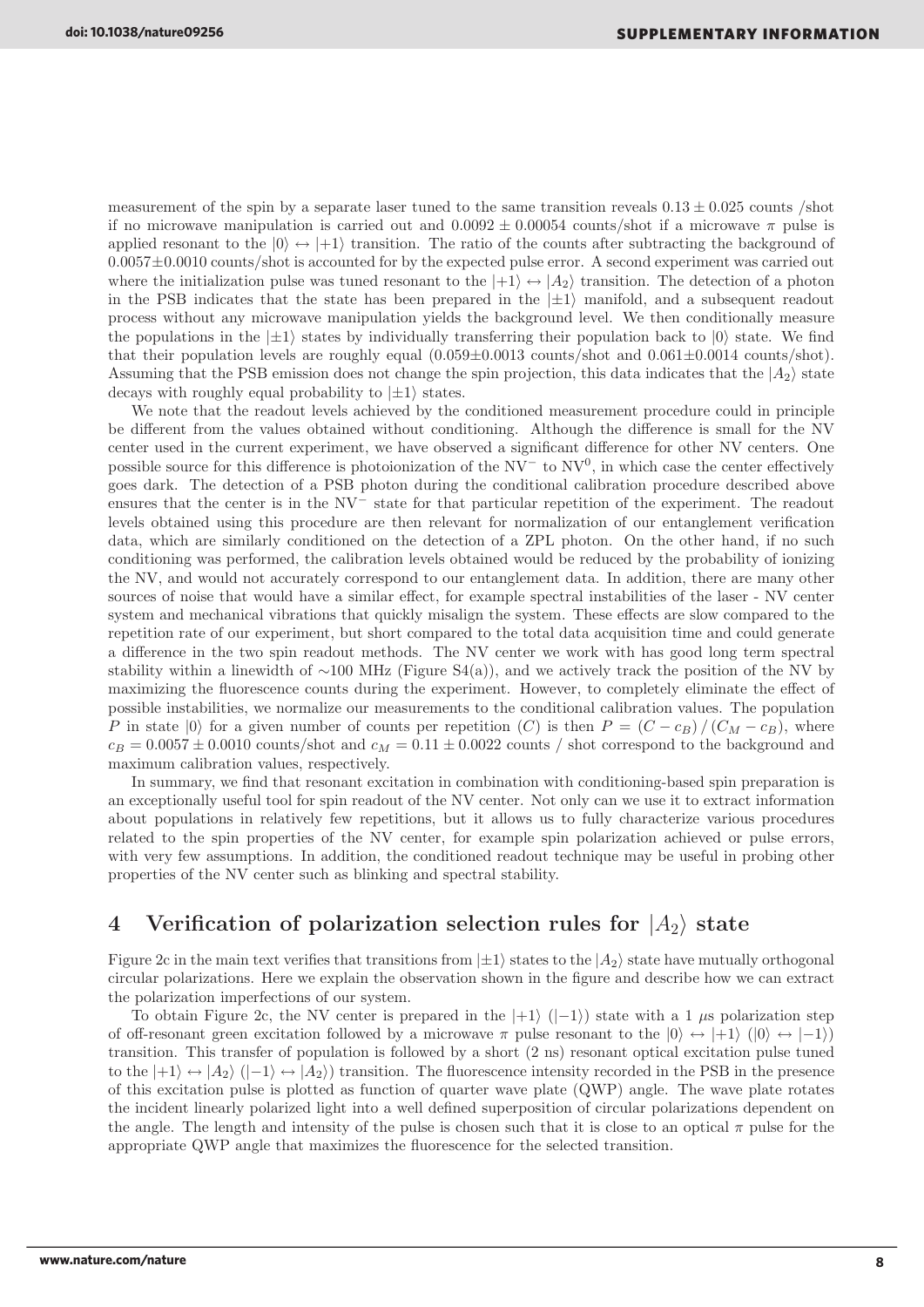The electric field projections to  $\sigma_+$  and  $\sigma_-$  after the linearly polarized excitation beam passes the QWP at an angle  $\theta$  are  $\frac{1}{2}$   $(i + e^{-2i\theta})$  for  $\sigma_+$  and  $\frac{1}{2}$   $(i + e^{2i\theta})$  for  $\sigma_-$ , so that the intensities in  $\sigma_+$  and  $\sigma_-$  oscillate out of phase as functions of  $2\theta$ .



Figure S5: Model and simulations for verification of circular polarization. a Simplified model used to explain the non-sinusoidal behavior. The excited state  $|A_2\rangle$  is coupled to the ground states  $|\pm 1\rangle$  with optical Rabi frequency  $\Omega_{\pm}$ . These Rabi frequencies are determined by the particular QWP angle  $\theta$ . The state prepared with microwave excitation is on-resonance with the optical field while the other is detuned by δω in the presence of the Zeeman splitting (2π × 120 MHz). b Calculated excited state populations for  $\Omega = \sqrt{\Omega_+^2 + \Omega_-^2} = 2\pi \times 250$  MHz. The pulse is on for 2 ns for the blue and red dots and 3.5 ns for the yellow dots. The detuning is assumed to be 0 for the red dots, 15 GHz for the blue dots and 120 MHz for the yellow dots. Solid lines are plots of expressions for the population in the two limits explained in the text.

Dynamics of the NV center under excitation by polarized light may be extracted from the simple model shown in Figure S5. As our excitation beam is tuned to a particular transition, say  $|+1\rangle \leftrightarrow |A_2\rangle$ , the other transition from  $|-1\rangle$  is detuned by the Zeeman splitting  $\delta\omega$ . The optical Rabi frequencies associated with each transition are QWP angle dependent:  $\Omega_{+} = \frac{\Omega}{2} (i + e^{-2i\theta})$  and  $\Omega_{-} = \frac{\Omega}{2} (i + e^{2i\theta})$ . We neglect spontaneous decay for simplicity since the optical excitation is relatively short. Our measured signal then corresponds to the population in the  $|A_2\rangle$  state after 2 ns  $(t = \pi/\Omega)$  of evolution under optical excitation from the initial  $|+1\rangle$  or  $|-1\rangle$  state.

We first consider the limit  $\Omega \gg \delta \omega$ , where the natural basis is the "bright" and "dark" states defined by  $|b\rangle = \frac{\Omega_+|+1\rangle+\Omega_-|-1\rangle}{\Omega}$  and  $|d\rangle = \frac{\Omega_+|+1\rangle-\Omega_-|-1\rangle}{\Omega}$ . The applied excitation always acts as an optical  $\pi$  pulse that transfers the population from  $|b\rangle$  to  $|A_2\rangle$ . As the QWP rotates, our signal varies with the overlap between the prepared state  $|\pm 1\rangle$  and the bright state:  $|\langle \pm 1|b\rangle|^2 = \frac{1 \pm \sin 2\theta}{2}$ . The expected angular dependence is sinusoidal, as demonstrated in Figure S5

In the opposite limit where  $\Omega \ll \delta \omega$ , the detuned state is mostly off resonant, and the natural basis is again  $|+1\rangle$  and  $|-1\rangle$ . In this case we may neglect the off resonant level and consider two-level Rabi oscillations between the prepared state and  $|A_2\rangle$ . The population in the excited state for this case is given by  $\sin^2(\Omega_{\pm}t/2) = \sin^2\left(\frac{\pi\sqrt{(1\pm\sin 2\theta)}}{2\sqrt{2}}\right)$  $\sqrt{2}$  $\setminus$ . As illustrated in Figure S5, the population curve has a flattened top compared to a simple sinusoid.

For the NV center considered in the main text,  $\Omega \sim 2\pi \times 250$  MHz and  $\delta\omega \sim 2\pi \times 122$  MHz. We are thus in the intermediate regime between the two limits. As the QWP is rotated, both the Rabi frequency and the overlap with the bright state change, leading to more complex behavior. The yellow dots in Figure S5b shows that if t is picked to be slightly longer than a  $\pi$  pulse, the  $|A_2\rangle$  population is nearly independent of angle near circular polarization. As the angle deviates from the  $\theta = \pi/2$ , the Rabi frequency decreases so that the population transferred to the  $|A_2\rangle$  state increases. On the other hand, the overlap of the prepared state with the bright state decreases. The combination of these two effects give rise to an extended flat-top behavior.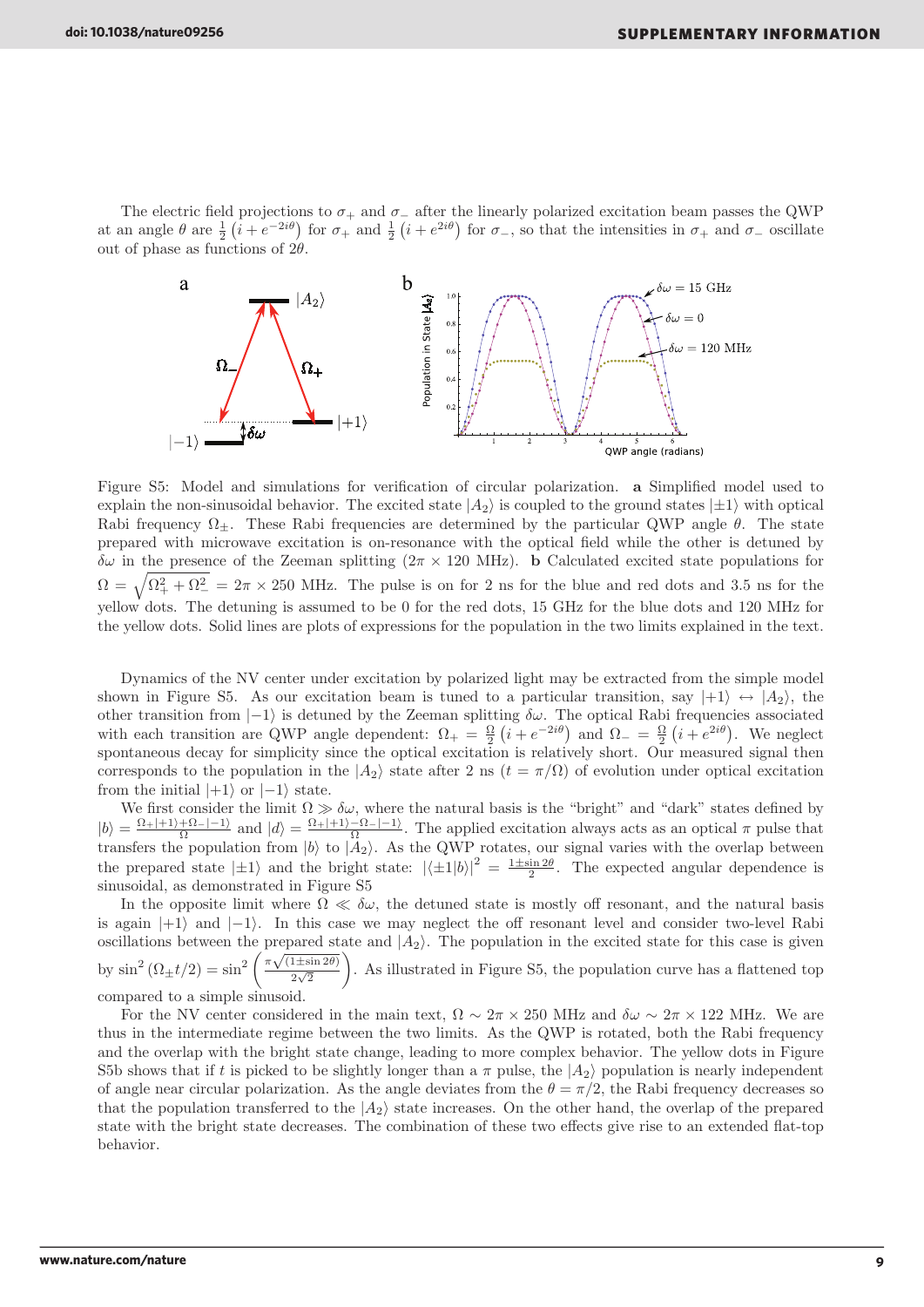In addition, Figure 2c in the main text shows that the  $|+1\rangle$  and  $|-1\rangle$  cases give rise to differently shaped curves. We attribute this to different overlap of the confocal spot with the NV for the two measurements, which also explains the slightly different collection efficiencies assumed for the two cases to fit the observed data. The fits used in the figure also include decay from the excited state, which decreases the population transfered to the excited state, but has no other significant effect.

The finite contrast observed in Figure 2c could be due to imperfect selection rules between the  $|A_2\rangle$  and ground states or imperfect circular polarization of the optical excitation. With Figure 2c alone it is not possible to distinguish between the two cases. Given the above discussion of the excited states, we estimate the mixing between the  $|A_2\rangle$  states and other excited states to be about 1 %. From these considerations we deduce that that the selection rules are nearly perfect as described before, but that the imperfect optical system creates a slightly elliptical electric field vector  $0.94|\sigma_{+}\rangle + 0.34|\sigma_{-}\rangle$ . This ellipticity is expected to decrease the observed fidelity by 12 %.

# 5 Effects of magnetic environment, detunings, and echo

The entangled state given in Eq. 1 of the main text is suceptable to fluctuations from the magnetic enviroment. In this section we show that these fluctations and unaccounted detunings between the microwave fields and NV center transitions would lead to a decreased contrast of the observed oscillations. We then describe the echo technique used to improve the contrast.

We note that these imperfections, in the current context, mainly affect measurements in the  $H, V$  basis. Their effect on the  $\sigma_{+}$  basis is limited to inefficiencies in population transfer to  $|0\rangle$  state and are thus accounted for by pulse errors, which are treated seperately.

### 5.1 Effect of Finite Detuning

We generalize the description given in the main text by introducing the rotating frame associated with the microwave fields:

$$
|\pm \tilde{1}\rangle_t = e^{i\phi_{\pm}} e^{-i(\omega_{\pm} \mp \Delta)t} |\pm 1\rangle,
$$

where we have added a particular detuning  $\Delta$  that covers the effect of hyperfine coupling to <sup>14</sup>N nuclear spin and AC Stark shifts from non-resonant microwave fields. For the NV center used in this study there are no nearby  ${}^{13}C$  nuclear spins, hence their effect may be neglected. We estimate the static detuning of our microwave field from the relavent NV transtion frequencies to be less then 500 kHz. The two microwave frequencies are well separated by  $\delta \sim 120$  MHz, so the presence of the non-resonant field mainly creates an AC Stark shift. For our Rabi frequency of 8 MHz the shift is estimated to be  $\Omega^2/\delta \sim 0.5$  MHz. For the idling times considered ( $\sim$  500 ns), the effect of the <sup>13</sup>C nuclear bath is relatively small.

Under these assumptions, the state right before detection of the photon may then be written as:

$$
|\Psi(t_d)\rangle = \frac{1}{\sqrt{2}} \left( e^{-i\phi_+} e^{i(\omega_+ - \Delta)t_d} |\sigma_+\rangle - \tilde{1}\rangle_{t_d} + e^{-i\phi_-} e^{i(\omega_- + \Delta)t_d} |\sigma_-\rangle + \tilde{1}\rangle_{t_d} \right).
$$

Following the detection and idling time  $t_i$ , the state becomes:

$$
|\Psi(t_d)\rangle_{t_i} = \frac{1}{\sqrt{2}} \left( e^{-i\phi_+} e^{i(\omega_+ - \Delta)t_d - \Delta t_i} - \tilde{1}\rangle_{t_i} \pm e^{-i\phi_-} e^{i(\omega_- + \Delta)t_d + \Delta t_i} + \tilde{1}\rangle_{t_i} \right)
$$

where + (-) corresponds to detection of a photon in H (V) states. The idling time effects the signal we observe through (re-defining  $\alpha$  from the main text):

$$
\alpha = (\omega_{+} - \omega_{-} - 2\Delta)t_d + 2\Delta t_i - \Delta \phi
$$

For example, the presence of  $^{14}N$  nuclear spin introduces a fixed detuning that is static for the duration of an experimental run, but from run to run changes between  $\Delta = 0$ ,  $\pm 2.2$  MHz [10]. For  $t_i$  of order 200 ns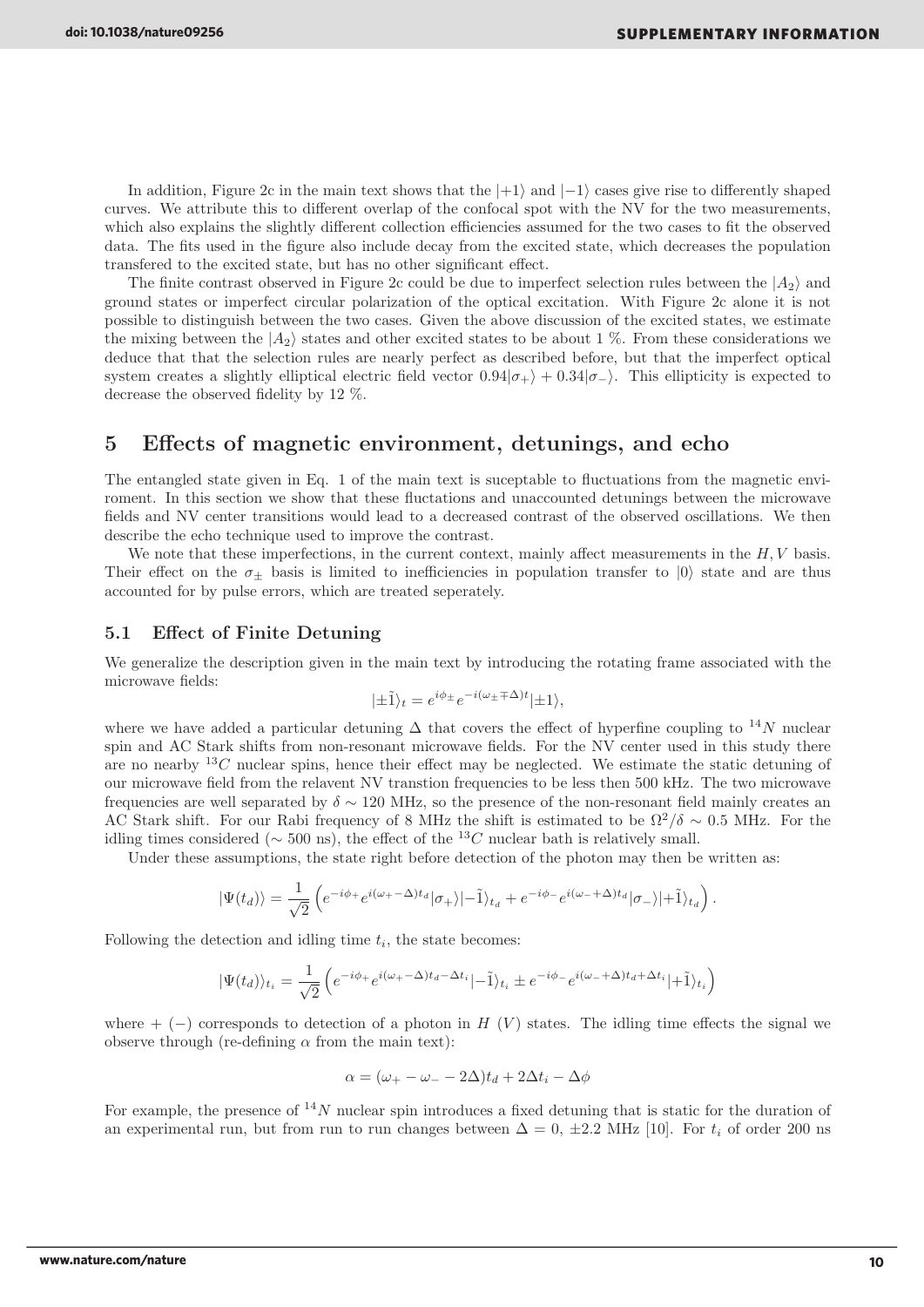the detuning may decrease the observed contrast significantly. While this effect can be reduced by simply waiting for an appropriate rephasing time for the  $^{14}N$ , there is still residual decoherence due to the  $^{13}C$ spin bath. To best eliminate all these effects and extend the memory time of the spin state, we add an echo sequence prior to spin measurement.

### 5.2 Spin Echo Sequence

The echo is easiest to describe in the  $|M\rangle = (|\hat{+1}\rangle + \hat{=}|\hat{-1}\rangle)/\sqrt{2}$  and  $|D\rangle = (|\hat{+1}\rangle - \hat{=}|\hat{-1}\rangle)/\sqrt{2}$  basis. We apply a  $t_i - 2\pi - t_i$  sequence with microwave pulses that drive the  $|M\rangle \leftrightarrow |0\rangle$  transition. This sequence is in spirit similar to the Bang-Bang decoupling technique [11]. For an arbitrary superposition  $|\psi\rangle$  of the orthogonal states  $|M\rangle$  and  $|D\rangle$ , evolution of time  $t_i$  under the detuning of the form given above leads to coherent oscillations between the states  $|D\rangle$  and  $|M\rangle$  and results in the state  $e^{-i2\Delta t_i\sigma_x}|\psi\rangle$ , where  $\sigma_i$  is the appropriate Pauli matrix in the  $|M\rangle$ ,  $|D\rangle$  basis. If the magnetic field fluctuates from shot to shot this leads to decoherence. A fast  $2\pi$  pulse effectively switches the sign of the  $|M\rangle$  state  $(\sigma_{z}e^{-i2\Delta t_{i}\sigma_{x}}|\psi\rangle)$ . The subsequent evolution then creates the state  $e^{-i2\Delta t_i\sigma_x}\sigma_z e^{-i2\Delta t_i\sigma_x}|\psi\rangle = \sigma_z|\psi\rangle$ , which differs from the original state only by a relative phase that is independent of  $\Delta t_i$ .

In the context of section S.4.1, the procedure above results in the following state after the echo sequence in the  $\ket{\pm \tilde{1}}$  basis:  $\frac{1}{\sqrt{}}$  $\frac{1}{2} \left( e^{-i\phi_+} e^{i(\omega_+ - \Delta)t_d} \right) - \tilde{1} \rangle \pm e^{i\phi_-} e^{i(\omega_- + \Delta)t_d} \left| - \tilde{1} \right\rangle$ . Hence our signal is only affected by the random arrival time of the photon  $t_d$  and not the idling time. For detunings on the order of 5 MHz, the frequency shift is about 4 % of the center frequency of the oscillations (120 MHz) and may be neglected within our current signal to noise.

We note that for a finite length of the  $2\pi$  pulse (around 110 ns), the echo is expected to be imperfect, as the magnetic field continues to rotate the states in the  $|M\rangle$ ,  $|D\rangle$  basis while the pulse is being applied. By timing the echo sequence correctly, we can compensate for this imperfection.

To find the optimal timing of  $t_i$  for our experiment, we carry out a simple echo experiment illustrated in Figure S6. Given Figure S6b we pick  $t_i = 170$  ns for optimum compensation such that an almost perfect echo is performed.



Figure S6: Echo technique used. a. Pulse sequence implemented to test the echo technique. The system is initialized to the  $|0\rangle$  state followed by 5  $\mu$ s of waiting time. A  $\pi$  pulse is applied to create a bright superposition  $|M\rangle$  of  $|\pm 1\rangle$  states. The state is allowed to evolve for time  $t_i$  before a  $2\pi$  refocusing pulse is applied, after which the state evolves for time  $t_i$  again. A  $\pi$  pulse then maps the state back to  $|0\rangle$  and is followed by a resonant readout pulse. b. Result of the sequence described in part (a). Solid line is a theory fit where only the effect of  $^{14}N$  has been taken into account.

### 6 Fidelity estimates

We would like to determine the lower bound for the entanglement fidelity[12]:

$$
F \ge (F_1 + F_2)/2 \tag{7}
$$

where

$$
F_1 = \rho_{\sigma_+ - 1, \sigma_+ - 1} + \rho_{\sigma_- + 1, \sigma_- + 1} - 2\sqrt{\rho_{\sigma_+ + 1, \sigma_+ + 1}\rho_{\sigma_- - 1, \sigma_- - 1}} \tag{8}
$$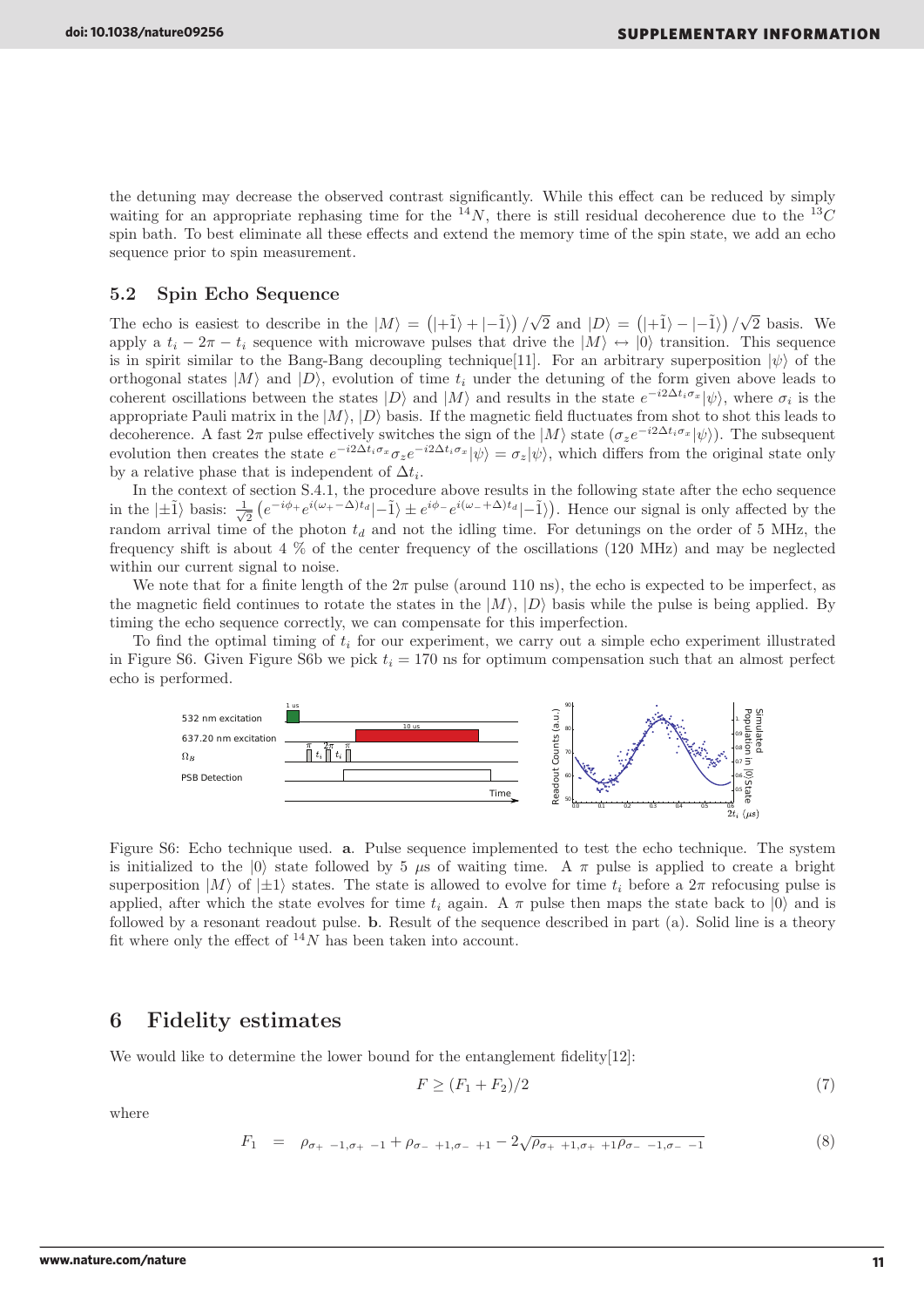$$
F_2 = \rho_{H+,H+} - \rho_{H-,H-} + \rho_{V-,V-} - \rho_{V+,V+}.
$$
\n(9)

We obtain  $F_1 = 0.83 \pm 0.10$  by measuring the quantities  $\rho_{\sigma_+ -1,\sigma_+ -1}$ ,  $\rho_{\sigma_- +1,\sigma_- +1}$ ,  $\rho_{\sigma_+ +1,\sigma_+ +1}$ , and  $\rho_{\sigma_- -1,\sigma_- -1}$  in the original basis of the photon and spin.  $F_2$  is related to the oscillation amplitudes  $a_H/2 =$  $\rho_{H-,H-} - \rho_{H+,H+}$  and  $a_V/2 = \rho_{V+,V+} - \rho_{V-,V-}$ , measured in the rotated basis.

### 6.1 Time bin optimization

One approach to obtaining the amplitudes  $a_H$  and  $a_V$  is by directly fitting to the oscillations in the conditional probability, as shown in Figure 4c of the main text. The resolution of our time-tagged-single-photon-counting device is 4 ps. However, due to our low count rates, only a fraction of the 4 ps time bins register a photon in the signal region during the entire experimental run. Therefore, to obtain the conditional probability, we group the ZPL counts and their corresponding readout results into larger time bins. One commonly used method is to optimize the goodness of the fit of a particular model to the data by varying size of the bins so that the error of the fit is minimized[13] . However, such a method involves computationally intensive procedures. Therefore we have used a simplified version of this method, motivated by the fact that our count rates decrease exponentially as a function of  $t<sub>d</sub>$ . In essence, the time bins are determined one at a time starting from the beginning of the decay by minimizing the fit error while varying each successive time bin between 900 ps and 2 ns, which is longer than the timing resolution of our photon detectors ( $\sim$  300 ps) and shorter than the period of the expected oscillations. Since the count rate is highest at the beginning of the decay and should therefore be amenable to the smallest time bins, we start by fixing the first three time bins to 900 ps. We then add the next time bin, vary its length, and perform a fit to the data in these first four bins. The length of the fourth bin is then chosen to minimize the mean squared error of the fit. This optimization process is repeated for each successive time bin until 15 ns of data are used. Such an optimization of the bin sizes is done separately for the H and V polarizations.

We emphasize that the time bins are chosen to optimize the error of the resulting fits, not the amplitude of the fitted oscillations. As shown in Figure 4c, the time-binned data exhibit clear oscillations and allows us to extract a fidelity above the classical limit using the fit.

### 6.2 Maximum Likelihood Estimate

Any time binning method, while necessary to present the data in a reasonable fashion, introduces errors by changing the timing information of the raw data. In order to ensure that such errors do not lead to an incorrect estimate of the fidelity, we also extract the fidelity directly from the raw data using a maximum likelihood method. In addition, we calculate the probability distribution for the fidelity, which not only indicates a high probability of entanglement demonstration, but, by virtue of being nearly a perfect Gaussian, justifies minimization of the mean squared error used in the optimization procedure above.

We first derive the formula for the joint probability distribution function of detecting a photon at time t and measuring the spin state  $|M\rangle$ . Due to the single exponential decay of the optical excited state, the probability distribution for detection of a  $|H\rangle$  or  $|V\rangle$  photon at time t is

$$
p_{H,V}(t) = \frac{1}{\tau} e^{-t/\tau},
$$
\n(10)

where  $\tau = 12$  ns is the lifetime of the excited states. For a perfect spin-photon entangled state, upon detection of a  $|H\rangle$  or  $|V\rangle$  photon at time t, the conditional probability of measuring the spin state  $|M\rangle$  is  $p_{M|H,V}(t) = \frac{1}{2}(1 \pm \cos \alpha(t))$  with  $\alpha(t) = (\omega_+ - \omega_-)t + (\phi_+ - \phi_-)$ . For an imperfect spin photon entangled state, the conditional probability has a reduced oscillation amplitude:

$$
p_{M|H,V}(t) = \frac{1}{2}(1 \pm a_{H,V}\cos\alpha(t)).
$$
\n(11)

Thus, the joint probability is

$$
p_{M;H,V}(t) = p_{M|H,V}(t) p_{H,V}(t)
$$
\n(12)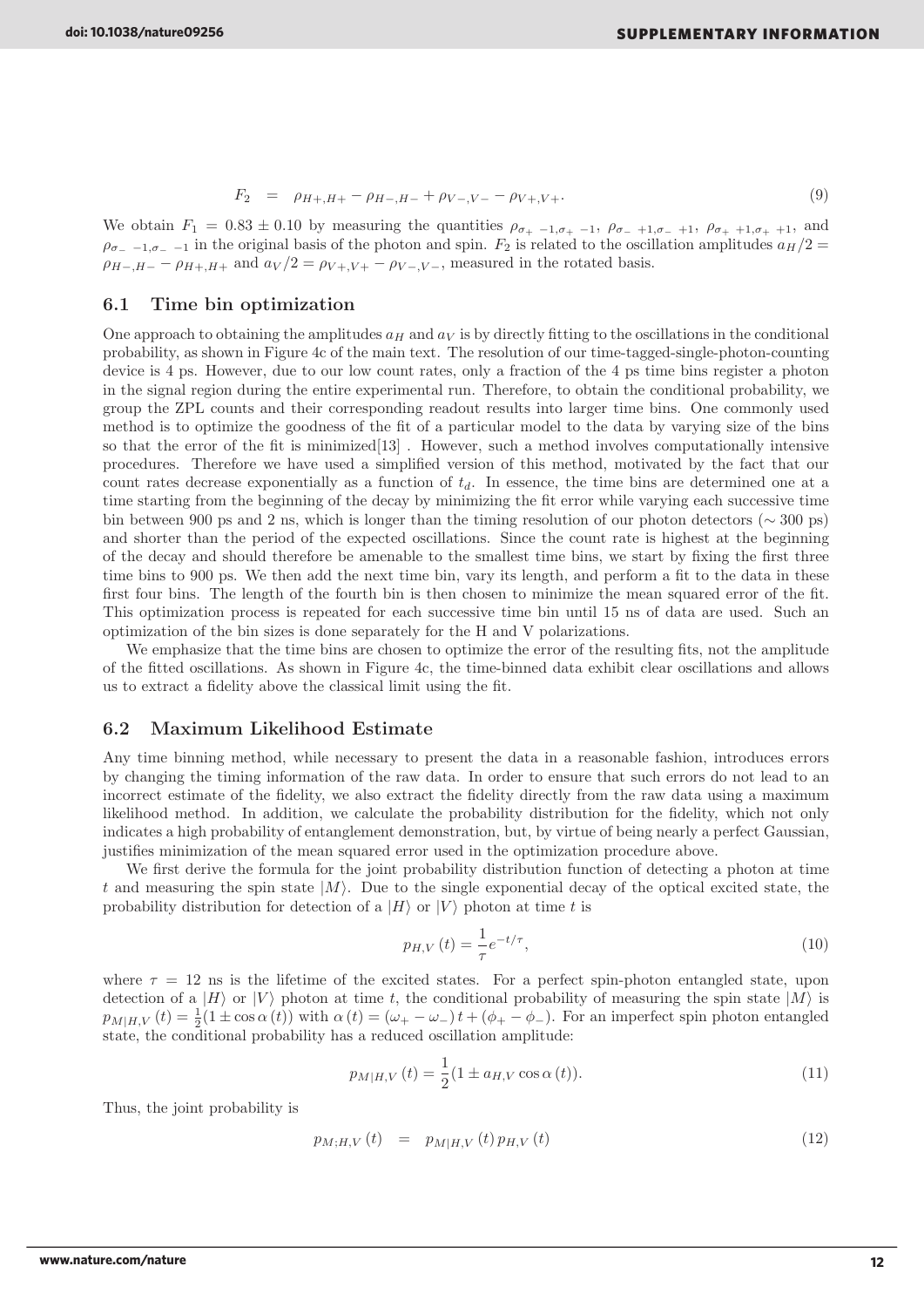$$
= \frac{1}{2\tau}e^{-t/\tau}\left(1 \pm a_{H,V}\cos\alpha\left(t\right)\right). \tag{13}
$$

Motivated by these considerations we aim to model the experimental data using the following fitting functions:

$$
f_H(t) = \frac{c_H}{2} \left( 1 + a_H \cos \left( 2\pi t / T + \phi \right) \right) e^{-t/\tau} + b_0,
$$
\n(14)

$$
f_V(t) = \frac{c_V}{2} (1 - a_V \cos(2\pi t/T + \phi)) e^{-t/\tau} + b_0,
$$
\n(15)

with fitting parameters  $\{c_H, c_V, a_H, a_V, T, \phi, b_0\}$ . Here  $c_H$  and  $c_V$  are proportional to duration of the experiment and  $b_0$  is the background.

We denote the number of conditional readout events within each  $\Delta t = 4$  ps detection time bin  $[t, t + \Delta t]$ as  $n_{H,t}$  and  $n_{V,t}$  for the two photon polarizations, and obtain the data sets  $\{n_{H,t}\}\$  and  $\{n_{V,t}\}\$  with  $t=$  $t_0, t_0 + \Delta t, t + 2\Delta t, \cdots$ . For a given set of data and underlying probability model, a maximum likelihood estimate (MLE) picks the values of the model parameters that maximize the likelihood function for the data, compared to other choices of parameters. Given no prior knowledge of the fitting parameters, we may assume an uniform distribution for the fitting parameters. Then the likelihood function will be proportional to the probability distribution function. In the following, we use the MLE to fit the theoretical model with experimental data and obtain the oscillation amplitudes  $a_H$  and  $a_V$ .

The expected average number of events for the time bin  $[t, t + \Delta t]$  are given by equations 14 & 15 above. However, the number of recorded events for each time bin has fluctuations characterized by the Poisson distribution

$$
p_{\lambda}(n) = \frac{\lambda^n}{n!} e^{-\lambda},\tag{16}
$$

where  $\lambda$  is the average number of events. Thus, the likelihood for recording  $n_{H,t}$  events of detecting an  $|H\rangle$ photon at time t and measuring the NV center in spin state  $|M\rangle$  is

$$
L_H(n_{H,t},t) = p_{\lambda}(n_{H,t})|_{\lambda = f_H(t)}
$$
\n(17)

$$
=\frac{f_H(t)^{n_{H,t}}}{n_{H,t}!}e^{-f_H(t)}.
$$
\n(18)

The likelihood for getting the list  ${n<sub>H,t</sub>}$  is

$$
L_H(\{n_{H,t}\}) = \prod_t L_H(n_{H,t}, t).
$$
\n(19)

Similarly, the likelihood for the list  $\{n_{V,t}\}\$ is

$$
L_V(\{n_{V,t}\}) = \prod_t L_V(n_{V,t}, t), \qquad (20)
$$

where

$$
L_V(n_{V,t},t) = \frac{f_V(t)^{n_{V,t}}}{n_{V,t}!}e^{-f_V(t)}.
$$
\n(21)

We numerically maximize the following likelihood function for both lists  ${n<sub>H,t</sub>}$  and  ${n<sub>V,t</sub>}$ :

$$
L(\{n_{H,t}\}, \{n_{V,t}\}) = L_H(\{n_{H,t}\}) L_V(\{n_{V,t}\}).
$$
\n(22)

We use the generic gradient ascend algorithm to maximize the likelihood function with the optimal choice of parameters as listed in Table S2. We verify that it is also a global maximum by sampling throughout the entire parameter space numerically.

In Figure S7a, we plot the contour of likelihood as a function of  $a_H$  and  $a_V$ . Since we have no prior knowledge about the parameters  $a_H$  and  $a_V$ , we can use an uniform prior probability distribution for  $a_H$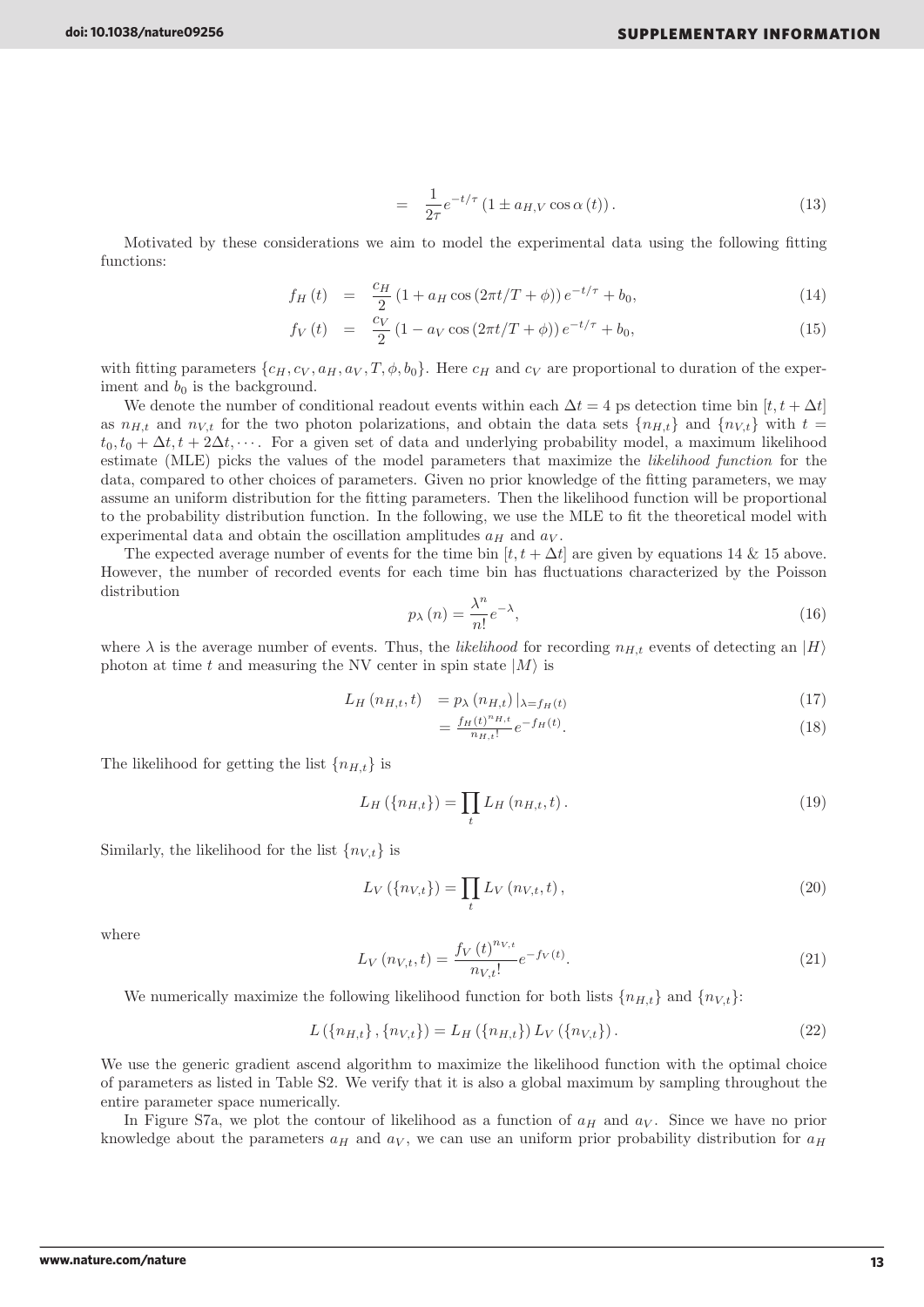| $\bold{arame}$ ter | T<br>$u_H$     | $\boldsymbol{\omega}$ | ັ<br> | .<br>U | ┮<br>$\sim$ $\sim$<br>110     | $U_{\mathfrak{k}}$ |
|--------------------|----------------|-----------------------|-------|--------|-------------------------------|--------------------|
| <b>Trn</b>         | $\sim$<br>'.UU | --                    | ,,    |        | $\mathsf{v} \cdot \mathsf{v}$ |                    |



Table S2: Optimal choice of parameters from the MLE.

Figure S7: Results of maximum likelihood estimate. **a.** Contour plot of likelihood as a function of  $a_H$  and  $a_V$ . The contour lines represent relative likelihood of 90%, 50%, 10%, 1% from inside out. With no prior knowledge of  $a_H$  and  $a_V$ , the likelihood is proportional to the probability distribution. **b.** The probability distribution for the lower bound on the entanglement fidelity  $F$ . c. The cumulative probability distribution for the entanglement fidelity F. Inset: A zoomed plot around  $F = 0.5$ , showing the cumulative probability is only 0.35%.

and  $a_V$ . Then the 2D likelihood plot is proportional to the 2D probability distribution  $P_{a_H,a_V}$  joint with the observed data.

The marginal probability distribution  $P_{a_H+a_V}$  associated with  $a_H + a_V$  is the projection of the full distribution to the +45◦ direction. The marginal probability distribution can be obtained by integrating the 2D probability  $P_{a_H,a_V}$  along the  $-45^{\circ}$  direction:

$$
P_{a_H+a_V}(u) \propto \int dv P_{a_H,a_V}\left(\frac{u+v}{2},\frac{u-v}{2}\right). \tag{23}
$$

Because  $F_2 = (a_H + a_V)/2$ , we obtain the probability distribution for  $F_2$ .

$$
P_{F_2}(x_1) \propto P_{a_H + a_V}(2x_1). \tag{24}
$$

The probability distribution for the lower bound on the fidelity is a convolution of  $P_{F_1}(x)$  and  $P_{F_2}(x)$ :

$$
P_F(F = x) = \int_{-\infty}^{+\infty} dx_1 P_{F_1}(x_1) P_{F_2}(x - x_1), \qquad (25)
$$

where  $P_{F_1}$  is assumed to be a Gaussian probability distribution for  $F_1$  with mean 0.83 and standard deviation 0.10. We find that the distribution  $P_F(x)$  in Figure S7b is nearly Gaussian and obtain an entanglement